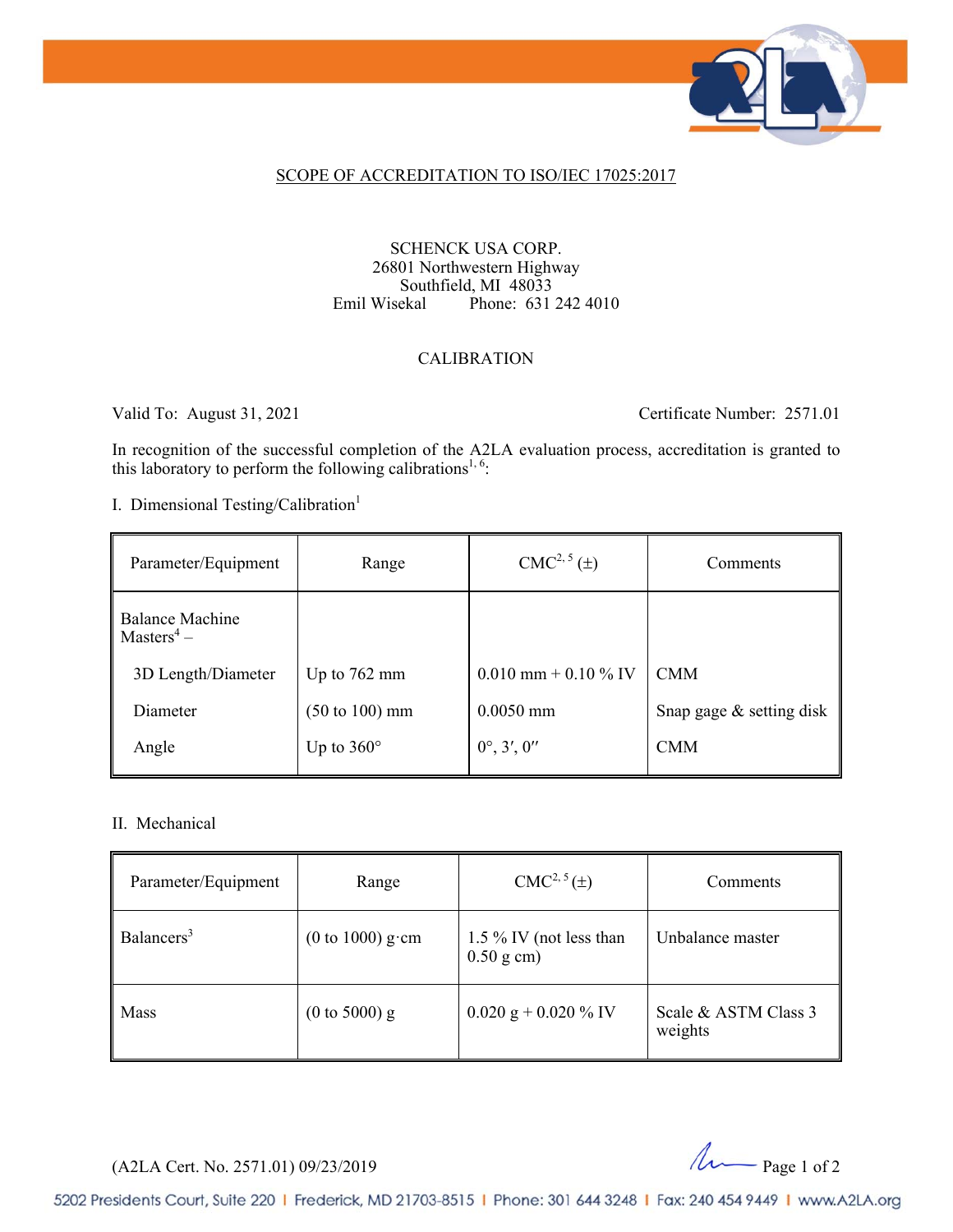| Parameter/Equipment                                    | Range                                 | $CMC2(\pm)$                                               | Comments |
|--------------------------------------------------------|---------------------------------------|-----------------------------------------------------------|----------|
| Balance Machine<br>Masters <sup>3</sup> –<br>Unbalance | Up to $300 \text{ g} \cdot \text{cm}$ | $1.0$ g·mm/kg of rotor mass<br>(not less than $5.0$ g·mm) | Balancer |

<sup>1</sup> This laboratory offers commercial dimensional testing/calibration service and field calibration service.

- $2^2$  Calibration and Measurement Capability Uncertainty (CMC) is the smallest uncertainty of measurement that a laboratory can achieve within its scope of accreditation when performing more or less routine calibrations of nearly ideal measurement standards or nearly ideal measuring equipment. CMCs represent expanded uncertainties expressed at approximately the 95 % level of confidence, usually using a coverage factor of  $k = 2$ . The actual measurement uncertainty of a specific calibration performed by the laboratory may be greater than the CMC due to the behavior of the customer's device and to influences from the circumstances of the specific calibration.
- 3 Field calibration service is available for this calibration and this laboratory meets A2LA *R104 General Requirements: Accreditation of Field Testing and Field Calibration Laboratories* for these calibrations. Please note the actual measurement uncertainties achievable on a customer's site can normally be expected to be larger than the CMC found on the A2LA Scope. Allowance must be made for aspects such as the environment at the place of calibration and for other possible adverse effects such as those caused by transportation of the calibration equipment. The usual allowance for the actual uncertainty introduced by the item being calibrated, (e.g. resolution) must also be considered and this, on its own, could result in the actual measurement uncertainty achievable on a customer's site being larger than the CMC.
- <sup>4</sup> This laboratory meets R205 Specific Requirements: Calibration Laboratory Accreditation Program for the types of dimensional tests listed above and is considered equivalent to that of a calibration.

 $<sup>5</sup>$  In the statement of CMC, IV is indicated value.</sup>

6 This scope meets A2LA's *P112 Flexible Scope Policy*.

(A2LA Cert. No. 2571.01) 09/23/2019 2000 2000 2000 2000 2000 Page 2 of 2